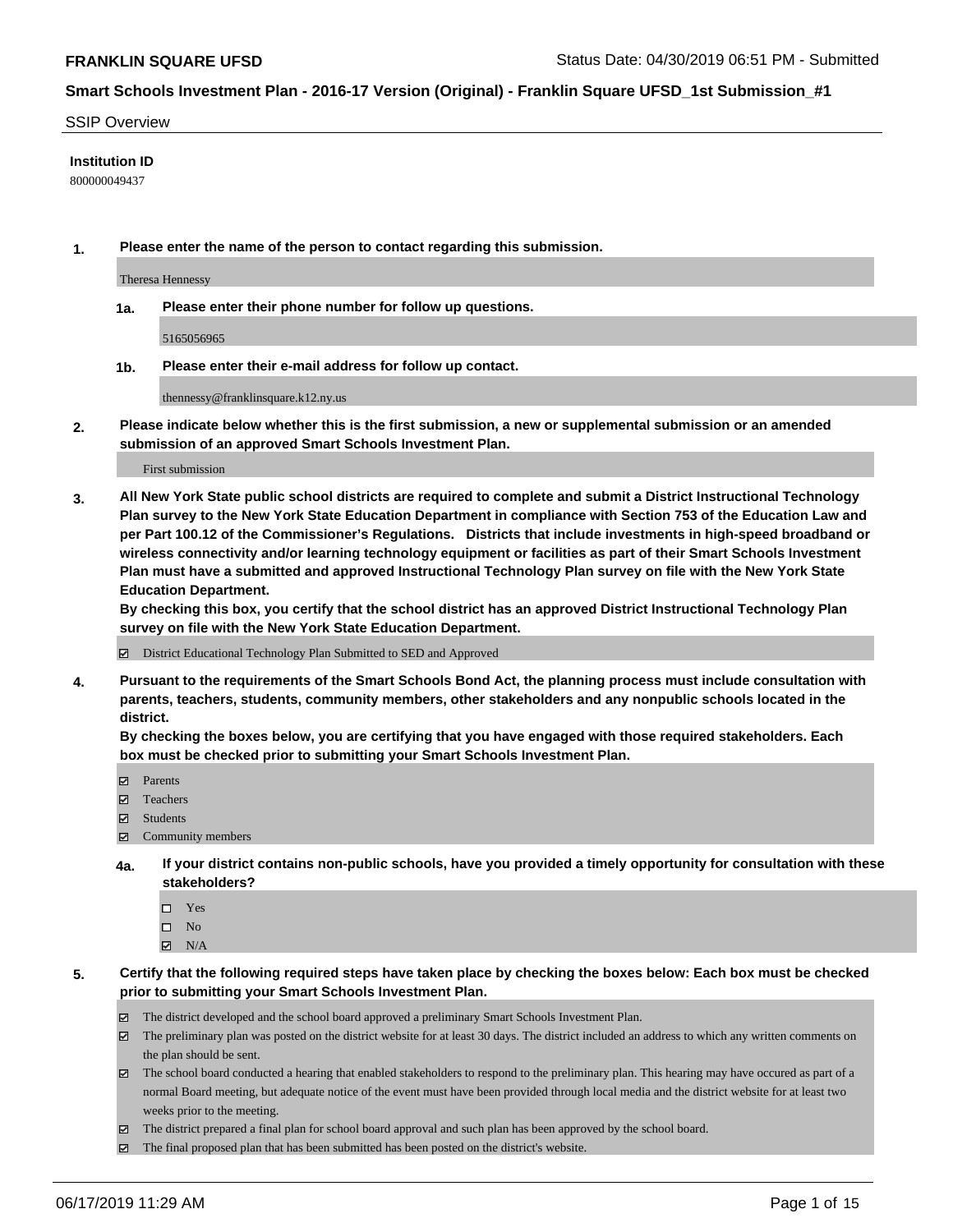SSIP Overview

**5a. Please upload the proposed Smart Schools Investment Plan (SSIP) that was posted on the district's website, along with any supporting materials. Note that this should be different than your recently submitted Educational Technology Survey. The Final SSIP, as approved by the School Board, should also be posted on the website and remain there during the course of the projects contained therein.**

Revised Preliminary SSIP.doc

**5b. Enter the webpage address where the final Smart Schools Investment Plan is posted. The Plan should remain posted for the life of the included projects.**

http://www.franklinsquare.k12.ny.us/UserFiles/Servers/Server\_3011123/File/Preliminary%20SSIP%20- %20Smart%20School%20Investment%20Plan.pdf

**6. Please enter an estimate of the total number of students and staff that will benefit from this Smart Schools Investment Plan based on the cumulative projects submitted to date.**

2,250

**7. An LEA/School District may partner with one or more other LEA/School Districts to form a consortium to pool Smart Schools Bond Act funds for a project that meets all other Smart School Bond Act requirements. Each school district participating in the consortium will need to file an approved Smart Schools Investment Plan for the project and submit a signed Memorandum of Understanding that sets forth the details of the consortium including the roles of each respective district.**

 $\Box$  The district plans to participate in a consortium to partner with other school district(s) to implement a Smart Schools project.

**8. Please enter the name and 6-digit SED Code for each LEA/School District participating in the Consortium.**

| <b>Partner LEA/District</b> | ISED BEDS Code |
|-----------------------------|----------------|
| (No Response)               | (No Response)  |

**9. Please upload a signed Memorandum of Understanding with all of the participating Consortium partners.**

(No Response)

**10. Your district's Smart Schools Bond Act Allocation is:**

\$714,148

**11. Enter the budget sub-allocations by category that you are submitting for approval at this time. If you are not budgeting SSBA funds for a category, please enter 0 (zero.) If the value entered is \$0, you will not be required to complete that survey question.**

|                                              | Sub-<br>Allocations |
|----------------------------------------------|---------------------|
| <b>School Connectivity</b>                   | $\overline{0}$      |
| <b>Connectivity Projects for Communities</b> | 0                   |
| <b>Classroom Technology</b>                  | 0                   |
| Pre-Kindergarten Classrooms                  | $\mathbf 0$         |
| Replace Transportable Classrooms             | $\mathbf 0$         |
| <b>High-Tech Security Features</b>           | 714,148             |
| Totals:                                      | 714,148             |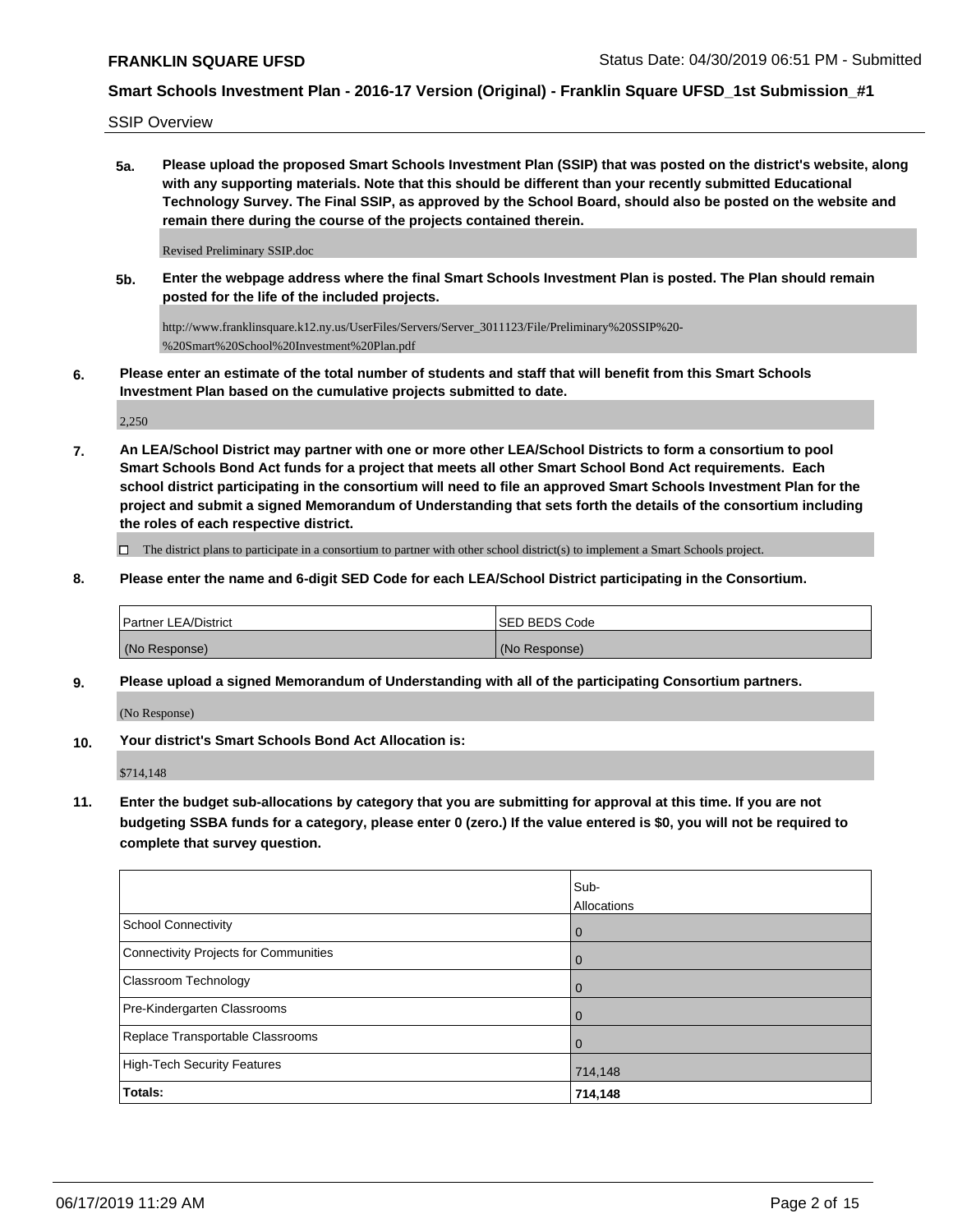School Connectivity

- **1. In order for students and faculty to receive the maximum benefit from the technology made available under the Smart Schools Bond Act, their school buildings must possess sufficient connectivity infrastructure to ensure that devices can be used during the school day. Smart Schools Investment Plans must demonstrate that:**
	- **• sufficient infrastructure that meets the Federal Communications Commission's 100 Mbps per 1,000 students standard currently exists in the buildings where new devices will be deployed, or**
	- **• is a planned use of a portion of Smart Schools Bond Act funds, or**
	- **• is under development through another funding source.**

**Smart Schools Bond Act funds used for technology infrastructure or classroom technology investments must increase the number of school buildings that meet or exceed the minimum speed standard of 100 Mbps per 1,000 students and staff within 12 months. This standard may be met on either a contracted 24/7 firm service or a "burstable" capability. If the standard is met under the burstable criteria, it must be:**

**1. Specifically codified in a service contract with a provider, and**

**2. Guaranteed to be available to all students and devices as needed, particularly during periods of high demand, such as computer-based testing (CBT) periods.**

**Please describe how your district already meets or is planning to meet this standard within 12 months of plan submission.**

(No Response)

**1a. If a district believes that it will be impossible to meet this standard within 12 months, it may apply for a waiver of this requirement, as described on the Smart Schools website. The waiver must be filed and approved by SED prior to submitting this survey.**

 $\Box$  By checking this box, you are certifying that the school district has an approved waiver of this requirement on file with the New York State Education Department.

### **2. Connectivity Speed Calculator (Required)**

|                         | Number of<br>Students | Multiply by<br>100 Kbps | Divide by 1000 Current Speed<br>to Convert to<br>Required<br>Speed in Mb | l in Mb          | Expected<br>Speed to be<br>Attained Within   Required<br>12 Months | <b>Expected Date</b><br>When<br>Speed Will be<br><b>Met</b> |
|-------------------------|-----------------------|-------------------------|--------------------------------------------------------------------------|------------------|--------------------------------------------------------------------|-------------------------------------------------------------|
| <b>Calculated Speed</b> | (No<br>Response)      | (No Response)           | (No<br>Response)                                                         | (No<br>Response) | (No<br>Response)                                                   | (No<br>Response)                                            |

**3. Describe how you intend to use Smart Schools Bond Act funds for high-speed broadband and/or wireless connectivity projects in school buildings.**

(No Response)

**4. Describe the linkage between the district's District Instructional Technology Plan and the proposed projects. (There should be a link between your response to this question and your response to Question 1 in Part E. Curriculum and Instruction "What are the district's plans to use digital connectivity and technology to improve teaching and learning?)**

(No Response)

**5. If the district wishes to have students and staff access the Internet from wireless devices within the school building, or in close proximity to it, it must first ensure that it has a robust Wi-Fi network in place that has sufficient bandwidth to meet user demand.**

**Please describe how you have quantified this demand and how you plan to meet this demand.**

(No Response)

**6. As indicated on Page 5 of the guidance, the Office of Facilities Planning will have to conduct a preliminary review**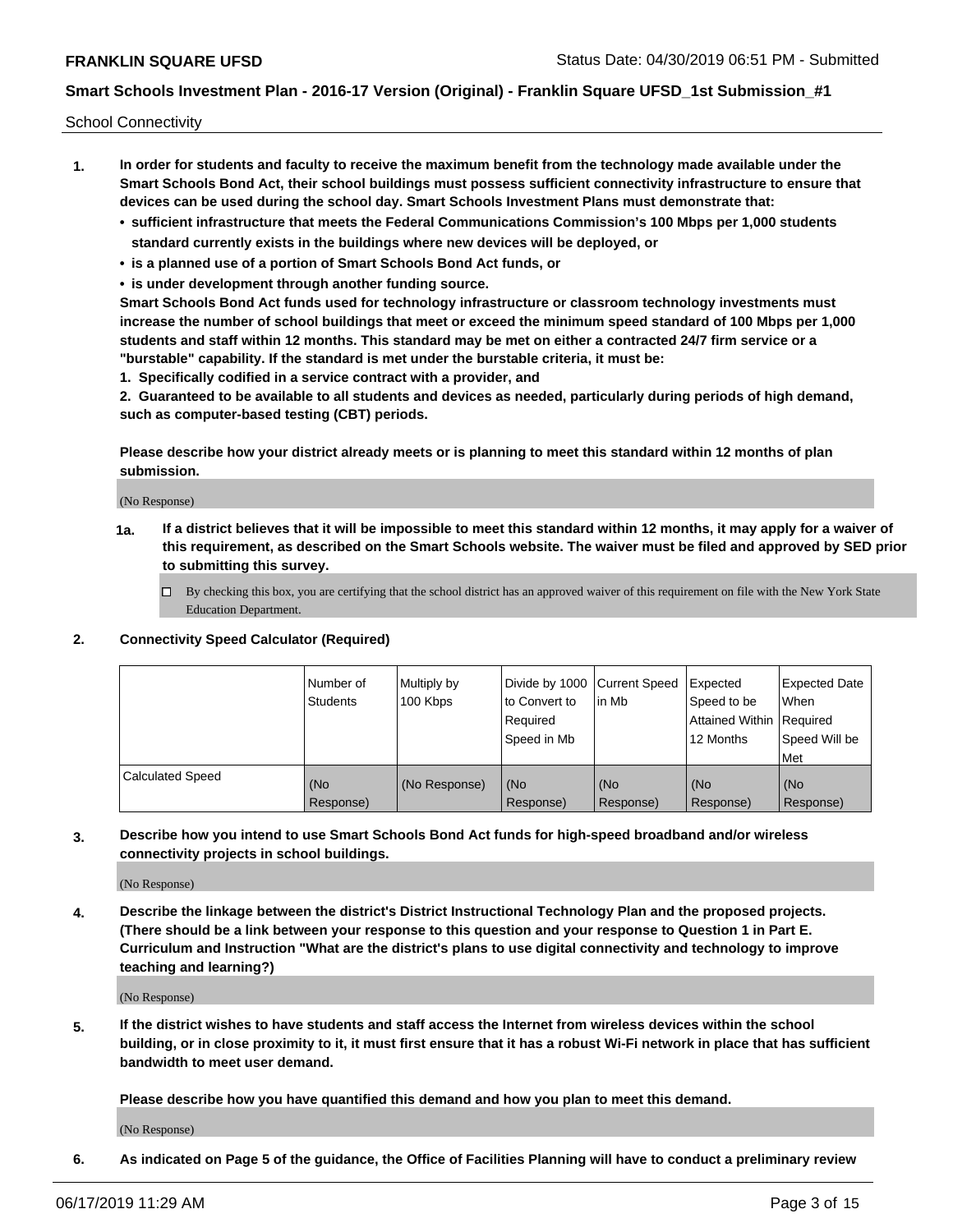School Connectivity

**of all capital projects, including connectivity projects.**

**Please indicate on a separate row each project number given to you by the Office of Facilities Planning.**

**7. Certain high-tech security and connectivity infrastructure projects may be eligible for an expedited review process as determined by the Office of Facilities Planning.**

**Was your project deemed eligible for streamlined review?**

(No Response)

**8. Include the name and license number of the architect or engineer of record.**

| Name          | License Number |
|---------------|----------------|
| (No Response) | (No Response)  |

**9. If you are submitting an allocation for School Connectivity complete this table. Note that the calculated Total at the bottom of the table must equal the Total allocation for this category that you entered in the SSIP Overview overall budget.** 

|                                            | Sub-          |
|--------------------------------------------|---------------|
|                                            | Allocation    |
| Network/Access Costs                       | (No Response) |
| Outside Plant Costs                        | (No Response) |
| School Internal Connections and Components | (No Response) |
| <b>Professional Services</b>               | (No Response) |
| Testing                                    | (No Response) |
| <b>Other Upfront Costs</b>                 | (No Response) |
| <b>Other Costs</b>                         | (No Response) |
| Totals:                                    | 0             |

**10. Please detail the type, quantity, per unit cost and total cost of the eligible items under each sub-category. This is especially important for any expenditures listed under the "Other" category. All expenditures must be eligible for tax-exempt financing to be reimbursed through the SSBA. Sufficient detail must be provided so that we can verify this is the case. If you have any questions, please contact us directly through smartschools@nysed.gov. NOTE: Wireless Access Points should be included in this category, not under Classroom Educational Technology, except those that will be loaned/purchased for nonpublic schools.**

| Select the allowable expenditure | Item to be purchased | Quantity      | Cost per Item | <b>Total Cost</b> |
|----------------------------------|----------------------|---------------|---------------|-------------------|
| type.                            |                      |               |               |                   |
| Repeat to add another item under |                      |               |               |                   |
| each type.                       |                      |               |               |                   |
| (No Response)                    | (No Response)        | (No Response) | (No Response) | (No Response)     |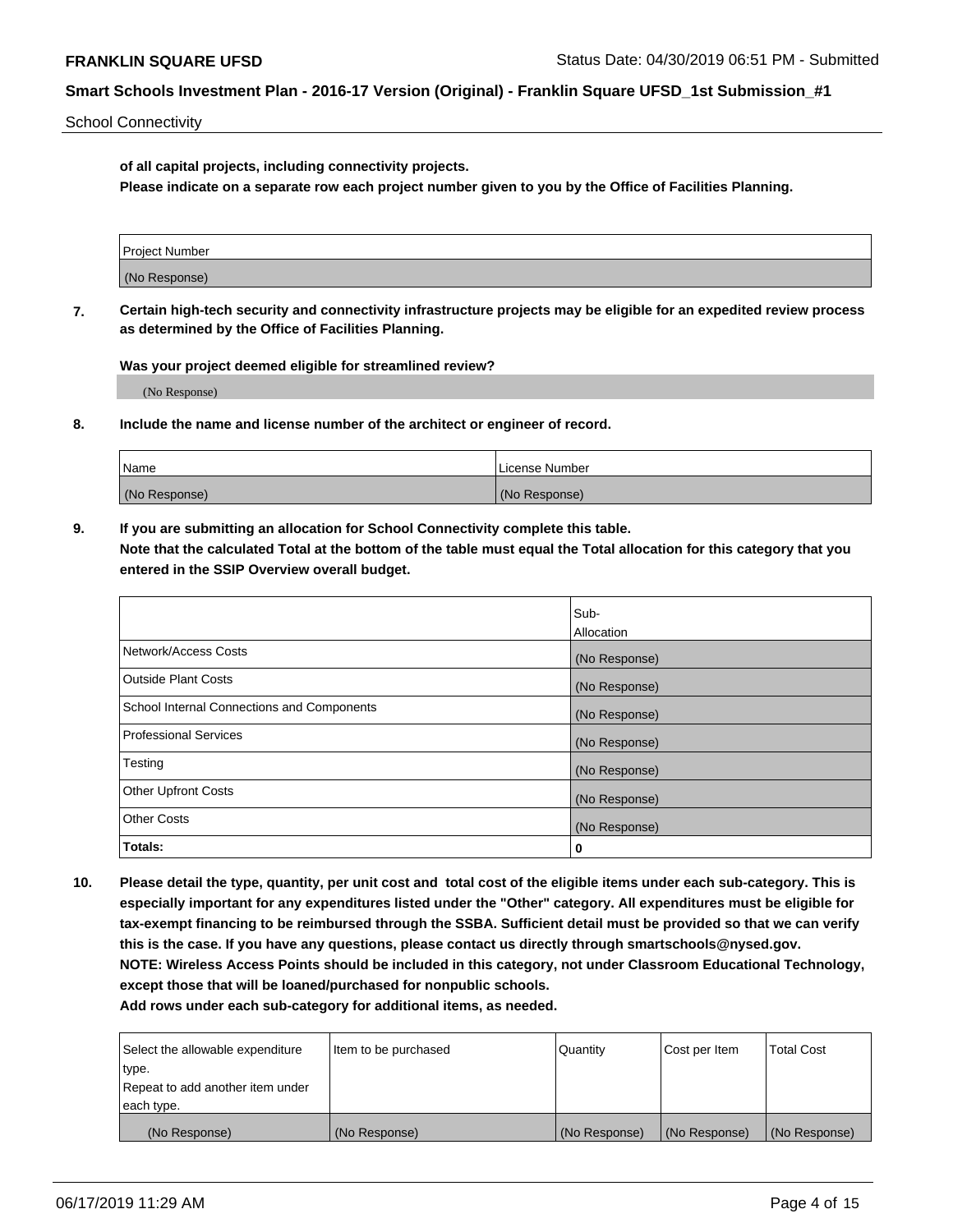Community Connectivity (Broadband and Wireless)

**1. Describe how you intend to use Smart Schools Bond Act funds for high-speed broadband and/or wireless connectivity projects in the community.**

n/a

**2. Please describe how the proposed project(s) will promote student achievement and increase student and/or staff access to the Internet in a manner that enhances student learning and/or instruction outside of the school day and/or school building.**

n/a

**3. Community connectivity projects must comply with all the necessary local building codes and regulations (building and related permits are not required prior to plan submission).**

 $\Box$  I certify that we will comply with all the necessary local building codes and regulations.

**4. Please describe the physical location of the proposed investment.**

n/a

**5. Please provide the initial list of partners participating in the Community Connectivity Broadband Project, along with their Federal Tax Identification (Employer Identification) number.**

| <b>Project Partners</b> | Federal ID#   |
|-------------------------|---------------|
| (No Response)           | (No Response) |

**6. If you are submitting an allocation for Community Connectivity, complete this table.**

**Note that the calculated Total at the bottom of the table must equal the Total allocation for this category that you entered in the SSIP Overview overall budget.**

|                              | Sub-Allocation |
|------------------------------|----------------|
| Network/Access Costs         | $\overline{0}$ |
| <b>Outside Plant Costs</b>   | $\mathbf 0$    |
| <b>Tower Costs</b>           | $\mathbf 0$    |
| Customer Premises Equipment  | $\mathbf 0$    |
| <b>Professional Services</b> | $\mathbf 0$    |
| Testing                      | $\mathbf 0$    |
| <b>Other Upfront Costs</b>   | $\mathbf 0$    |
| <b>Other Costs</b>           | $\mathbf 0$    |
| Totals:                      | 0              |

**7. Please detail the type, quantity, per unit cost and total cost of the eligible items under each sub-category. This is especially important for any expenditures listed under the "Other" category. All expenditures must be capital-bond eligible to be reimbursed through the SSBA. If you have any questions, please contact us directly through smartschools@nysed.gov.**

| Select the allowable expenditure<br>type. | Item to be purchased | Quantity      | Cost per Item | <b>Total Cost</b> |
|-------------------------------------------|----------------------|---------------|---------------|-------------------|
| Repeat to add another item under          |                      |               |               |                   |
| each type.                                |                      |               |               |                   |
| (No Response)                             | (No Response)        | (No Response) | (No Response) | (No Response)     |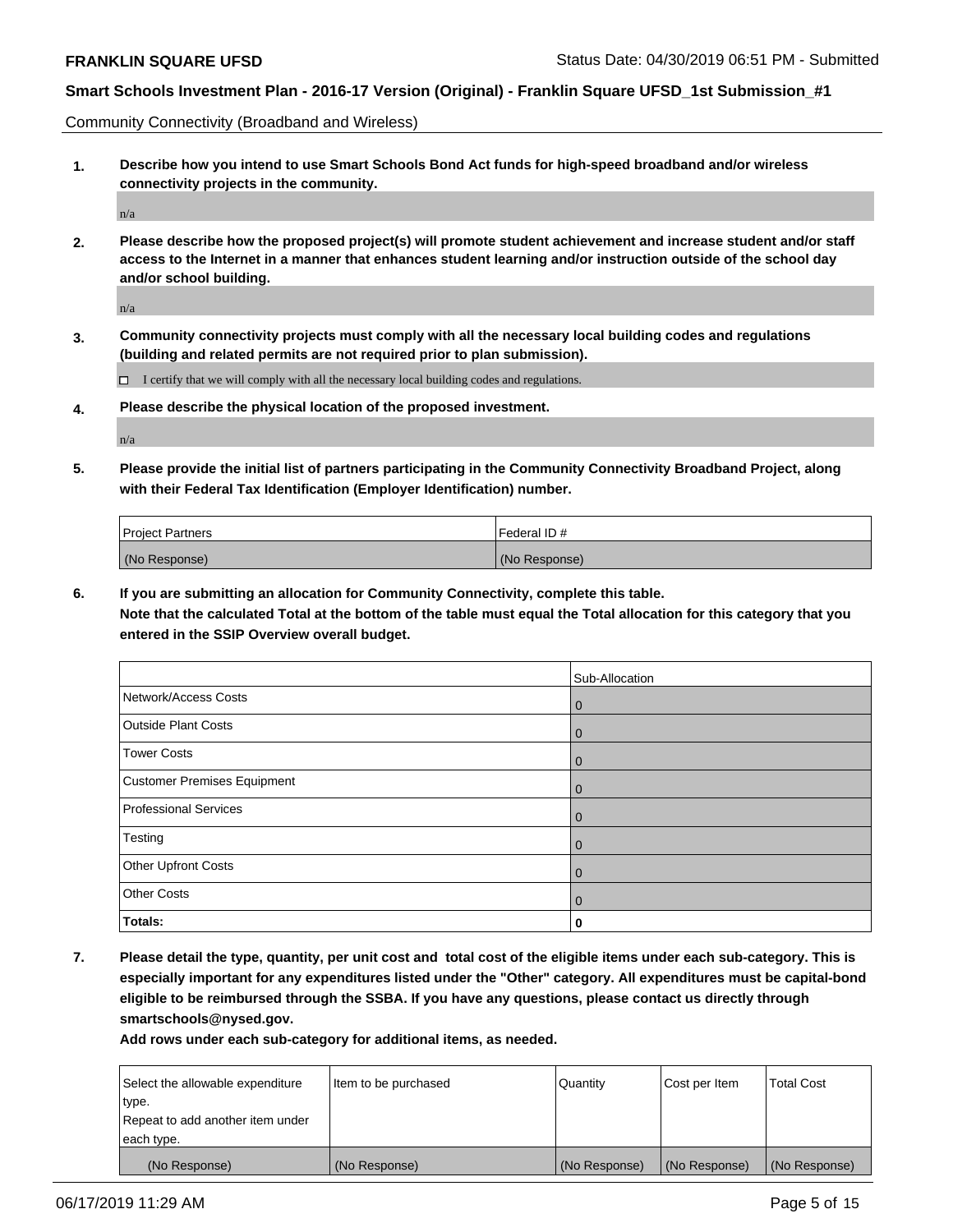### Classroom Learning Technology

**1. In order for students and faculty to receive the maximum benefit from the technology made available under the Smart Schools Bond Act, their school buildings must possess sufficient connectivity infrastructure to ensure that devices can be used during the school day. Smart Schools Investment Plans must demonstrate that sufficient infrastructure that meets the Federal Communications Commission's 100 Mbps per 1,000 students standard currently exists in the buildings where new devices will be deployed, or is a planned use of a portion of Smart Schools Bond Act funds, or is under development through another funding source. Smart Schools Bond Act funds used for technology infrastructure or classroom technology investments must increase the number of school buildings that meet or exceed the minimum speed standard of 100 Mbps per 1,000 students and staff within 12 months. This standard may be met on either a contracted 24/7 firm service or a**

- **"burstable" capability. If the standard is met under the burstable criteria, it must be:**
- **1. Specifically codified in a service contract with a provider, and**

**2. Guaranteed to be available to all students and devices as needed, particularly during periods of high demand, such as computer-based testing (CBT) periods.**

**Please describe how your district already meets or is planning to meet this standard within 12 months of plan submission.**

n/a

- **1a. If a district believes that it will be impossible to meet this standard within 12 months, it may apply for a waiver of this requirement, as described on the Smart Schools website. The waiver must be filed and approved by SED prior to submitting this survey.**
	- By checking this box, you are certifying that the school district has an approved waiver of this requirement on file with the New York State Education Department.

#### **2. Connectivity Speed Calculator (Required)**

|                         | Number of<br><b>Students</b> | Multiply by<br>100 Kbps | Divide by 1000 Current Speed<br>to Convert to<br>Reauired<br>Speed in Mb | lin Mb           | Expected<br>Speed to be<br>Attained Within   Required<br>12 Months | <b>Expected Date</b><br>When<br>Speed Will be<br><b>Met</b> |
|-------------------------|------------------------------|-------------------------|--------------------------------------------------------------------------|------------------|--------------------------------------------------------------------|-------------------------------------------------------------|
| <b>Calculated Speed</b> | (No<br>Response)             | (No Response)           | (No<br>Response)                                                         | (No<br>Response) | (No<br>Response)                                                   | (No<br>Response)                                            |

**3. If the district wishes to have students and staff access the Internet from wireless devices within the school building, or in close proximity to it, it must first ensure that it has a robust Wi-Fi network in place that has sufficient bandwidth to meet user demand.**

**Please describe how you have quantified this demand and how you plan to meet this demand.**

n/a

**4. All New York State public school districts are required to complete and submit an Instructional Technology Plan survey to the New York State Education Department in compliance with Section 753 of the Education Law and per Part 100.12 of the Commissioner's Regulations.**

**Districts that include educational technology purchases as part of their Smart Schools Investment Plan must have a submitted and approved Instructional Technology Plan survey on file with the New York State Education Department.**

- $\Box$  By checking this box, you are certifying that the school district has an approved Instructional Technology Plan survey on file with the New York State Education Department.
- **5. Describe the devices you intend to purchase and their compatibility with existing or planned platforms or systems. Specifically address the adequacy of each facility's electrical, HVAC and other infrastructure necessary to install and support the operation of the planned technology.**

n/a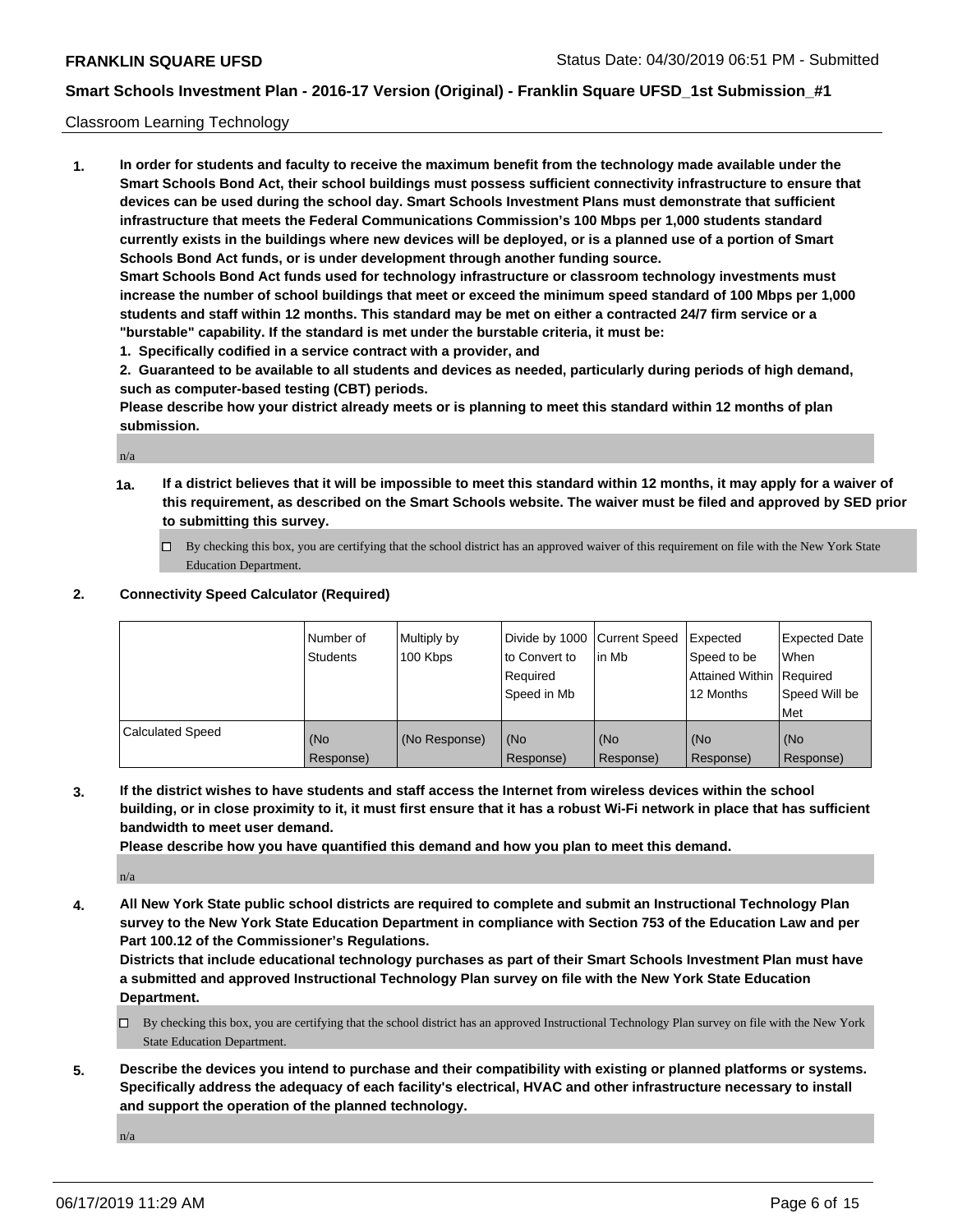### Classroom Learning Technology

- **6. Describe how the proposed technology purchases will:**
	- **> enhance differentiated instruction;**
	- **> expand student learning inside and outside the classroom;**
	- **> benefit students with disabilities and English language learners; and**
	- **> contribute to the reduction of other learning gaps that have been identified within the district.**

**The expectation is that districts will place a priority on addressing the needs of students who struggle to succeed in a rigorous curriculum. Responses in this section should specifically address this concern and align with the district's Instructional Technology Plan (in particular Question 2 of E. Curriculum and Instruction: "Does the district's instructional technology plan address the needs of students with disabilities to ensure equitable access to instruction, materials and assessments?" and Question 3 of the same section: "Does the district's instructional technology plan address the provision of assistive technology specifically for students with disabilities to ensure access to and participation in the general curriculum?"**

n/a

**7. Where appropriate, describe how the proposed technology purchases will enhance ongoing communication with parents and other stakeholders and help the district facilitate technology-based regional partnerships, including distance learning and other efforts.**

n/a

**8. Describe the district's plan to provide professional development to ensure that administrators, teachers and staff can employ the technology purchased to enhance instruction successfully.**

**Note: This response should be aligned and expanded upon in accordance with your district's response to Question 1 of F. Professional Development of your Instructional Technology Plan: "Please provide a summary of professional development offered to teachers and staff, for the time period covered by this plan, to support technology to enhance teaching and learning. Please include topics, audience and method of delivery within your summary."**

n/a

- **9. Districts must contact the SUNY/CUNY teacher preparation program that supplies the largest number of the district's new teachers to request advice on innovative uses and best practices at the intersection of pedagogy and educational technology.**
	- By checking this box, you certify that you have contacted the SUNY/CUNY teacher preparation program that supplies the largest number of your new teachers to request advice on these issues.
	- **9a. Please enter the name of the SUNY or CUNY Institution that you contacted.**

(No Response)

**9b. Enter the primary Institution phone number.**

(No Response)

**9c. Enter the name of the contact person with whom you consulted and/or will be collaborating with on innovative uses of technology and best practices.**

(No Response)

**10. A district whose Smart Schools Investment Plan proposes the purchase of technology devices and other hardware must account for nonpublic schools in the district.**

**Are there nonpublic schools within your school district?**

Yes

 $\square$  No

**11. Nonpublic Classroom Technology Loan Calculator**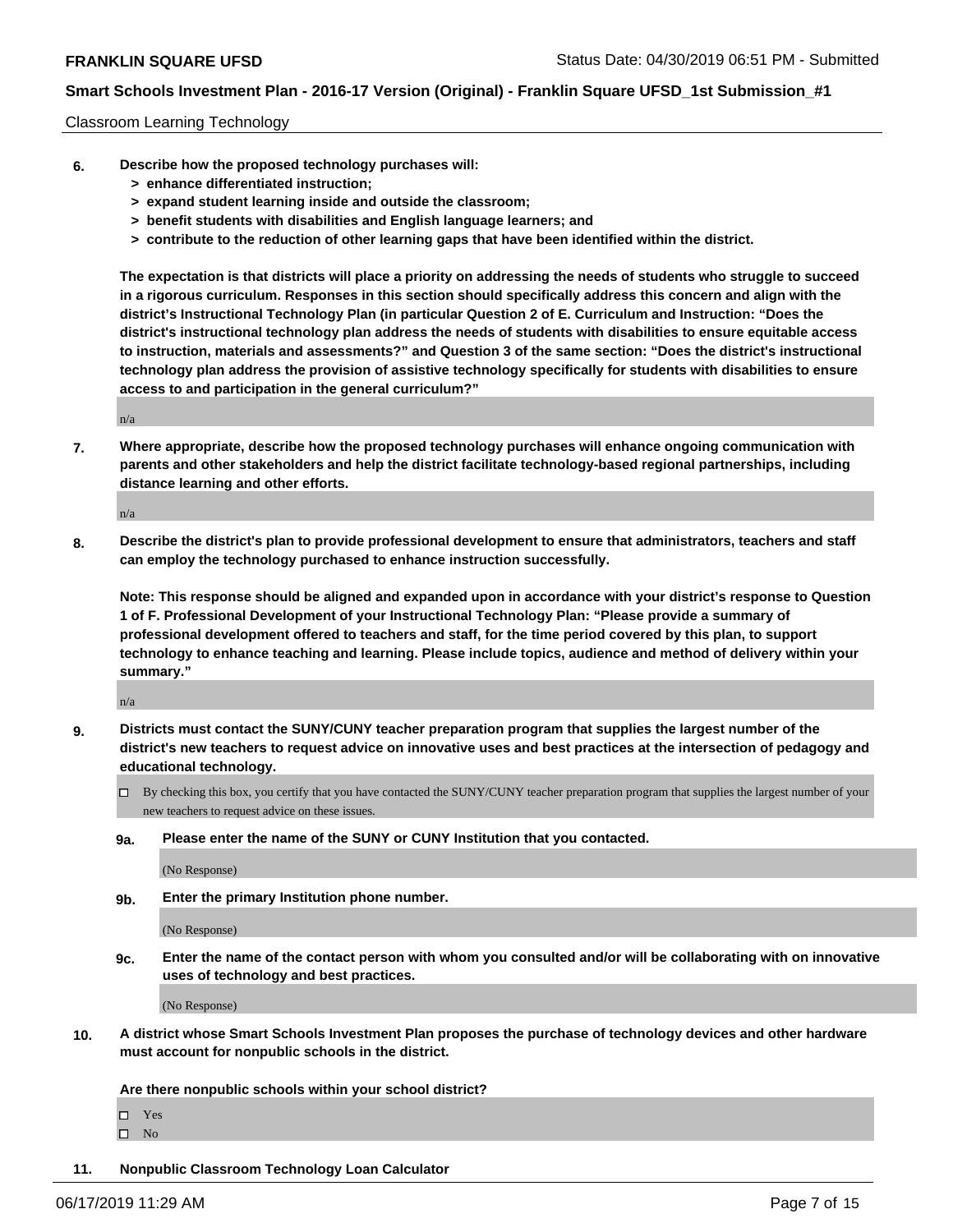### Classroom Learning Technology

**The Smart Schools Bond Act provides that any Classroom Learning Technology purchases made using Smart Schools funds shall be lent, upon request, to nonpublic schools in the district. However, no school district shall be required to loan technology in amounts greater than the total obtained and spent on technology pursuant to the Smart Schools Bond Act and the value of such loan may not exceed the total of \$250 multiplied by the nonpublic school enrollment in the base year at the time of enactment. See:**

**http://www.p12.nysed.gov/mgtserv/smart\_schools/docs/Smart\_Schools\_Bond\_Act\_Guidance\_04.27.15\_Final.pdf.**

|                                       | 1. Classroom<br>Technology<br>Sub-allocation | l 2. Public<br>Enrollment<br>$(2014-15)$ | 3. Nonpublic<br>l Enrollment<br>$(2014-15)$ | l 4. Sum of<br>Public and<br>l Nonpublic<br>Enrollment                                        | l 5. Total Per<br>Pupil Sub-<br>l allocation | l 6. Total<br>Nonpublic Loan<br>Amount |
|---------------------------------------|----------------------------------------------|------------------------------------------|---------------------------------------------|-----------------------------------------------------------------------------------------------|----------------------------------------------|----------------------------------------|
| Calculated Nonpublic Loan<br>l Amount |                                              |                                          |                                             | (No Response)   (No Response)   (No Response)   (No Response)   (No Response)   (No Response) |                                              |                                        |

**12. To ensure the sustainability of technology purchases made with Smart Schools funds, districts must demonstrate a long-term plan to maintain and replace technology purchases supported by Smart Schools Bond Act funds. This sustainability plan shall demonstrate a district's capacity to support recurring costs of use that are ineligible for Smart Schools Bond Act funding such as device maintenance, technical support, Internet and wireless fees, maintenance of hotspots, staff professional development, building maintenance and the replacement of incidental items. Further, such a sustainability plan shall include a long-term plan for the replacement of purchased devices and equipment at the end of their useful life with other funding sources.**

 $\Box$  By checking this box, you certify that the district has a sustainability plan as described above.

**13. Districts must ensure that devices purchased with Smart Schools Bond funds will be distributed, prepared for use, maintained and supported appropriately. Districts must maintain detailed device inventories in accordance with generally accepted accounting principles.**

By checking this box, you certify that the district has a distribution and inventory management plan and system in place.

**14. If you are submitting an allocation for Classroom Learning Technology complete this table. Note that the calculated Total at the bottom of the table must equal the Total allocation for this category that you entered in the SSIP Overview overall budget.**

|                          | Sub-Allocation |
|--------------------------|----------------|
| Interactive Whiteboards  | $\overline{0}$ |
| <b>Computer Servers</b>  | 0              |
| <b>Desktop Computers</b> | $\overline{0}$ |
| Laptop Computers         | $\mathbf 0$    |
| <b>Tablet Computers</b>  | 0              |
| <b>Other Costs</b>       | 0              |
| Totals:                  | 0              |

**15. Please detail the type, quantity, per unit cost and total cost of the eligible items under each sub-category. This is especially important for any expenditures listed under the "Other" category. All expenditures must be capital-bond eligible to be reimbursed through the SSBA. If you have any questions, please contact us directly through smartschools@nysed.gov.**

**Please specify in the "Item to be Purchased" field which specific expenditures and items are planned to meet the district's nonpublic loan requirement, if applicable.**

**NOTE: Wireless Access Points that will be loaned/purchased for nonpublic schools should ONLY be included in this category, not under School Connectivity, where public school districts would list them.**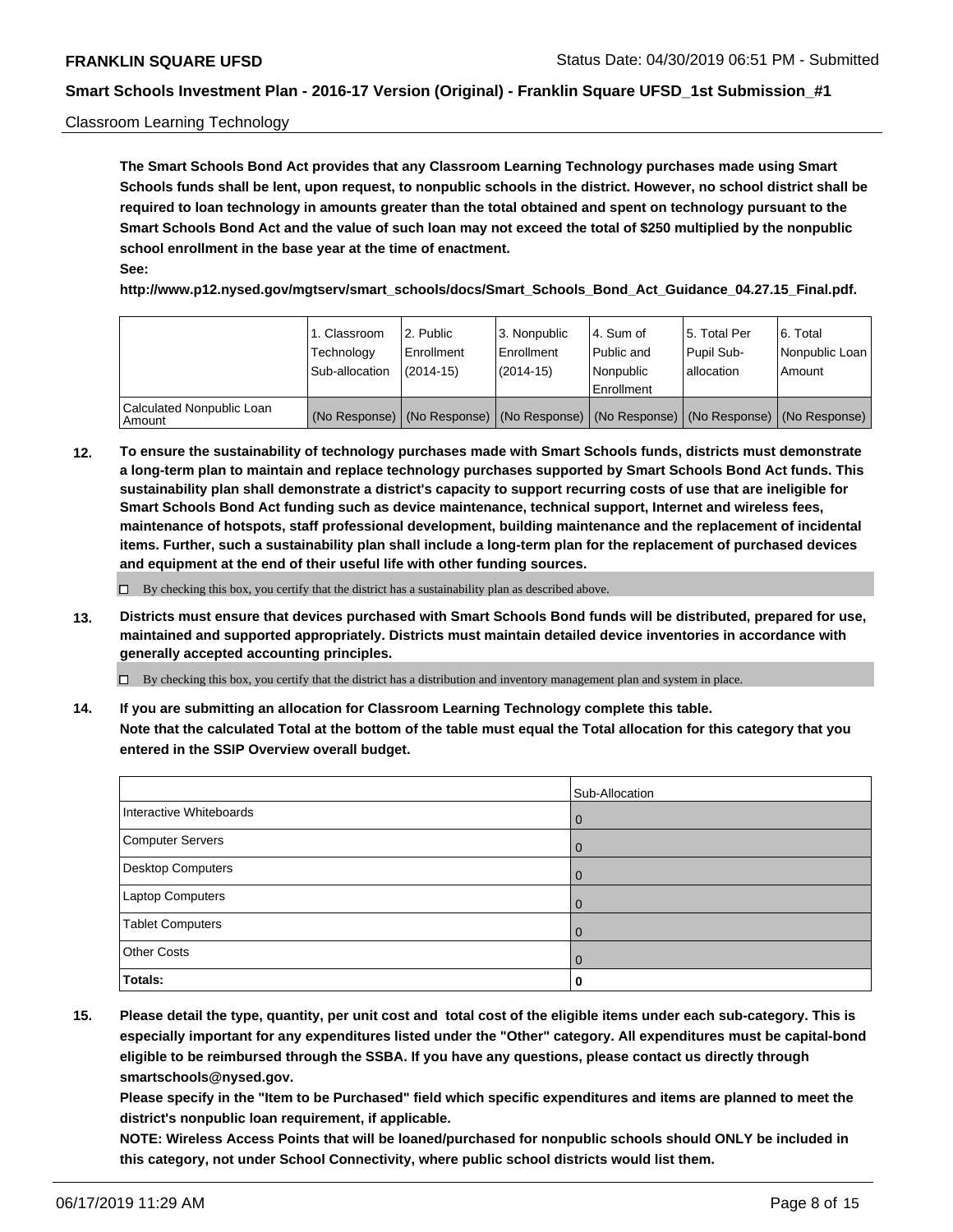Classroom Learning Technology

| Select the allowable expenditure | Iltem to be Purchased | Quantity      | Cost per Item | <b>Total Cost</b> |
|----------------------------------|-----------------------|---------------|---------------|-------------------|
| type.                            |                       |               |               |                   |
| Repeat to add another item under |                       |               |               |                   |
| each type.                       |                       |               |               |                   |
| (No Response)                    | (No Response)         | (No Response) | (No Response) | (No Response)     |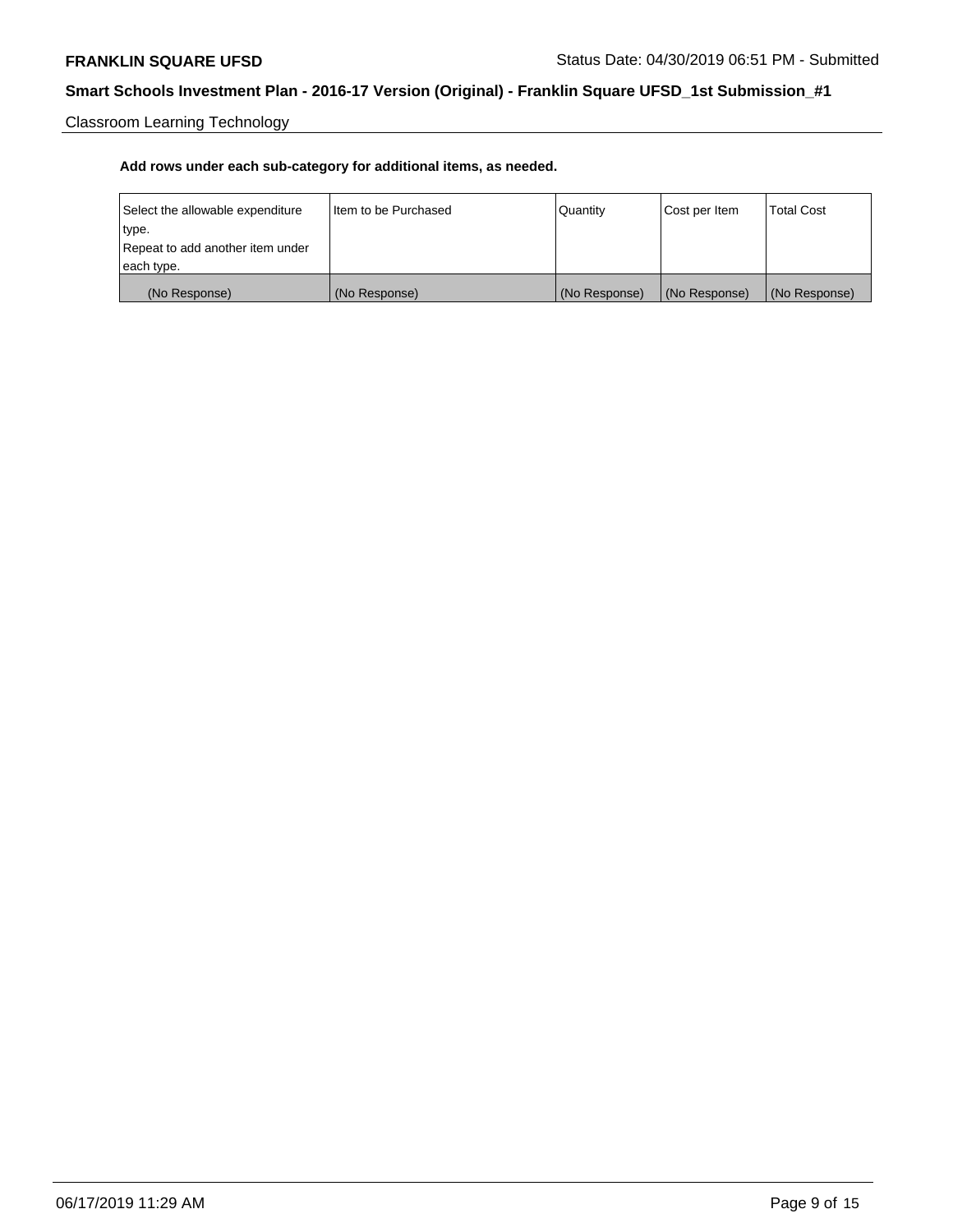Pre-Kindergarten Classrooms

**1. Provide information regarding how and where the district is currently serving pre-kindergarten students and justify the need for additional space with enrollment projections over 3 years.**

n/a

- **2. Describe the district's plan to construct, enhance or modernize education facilities to accommodate prekindergarten programs. Such plans must include:**
	- **Specific descriptions of what the district intends to do to each space;**
	- **An affirmation that pre-kindergarten classrooms will contain a minimum of 900 square feet per classroom;**
	- **The number of classrooms involved;**
	- **The approximate construction costs per classroom; and**
	- **Confirmation that the space is district-owned or has a long-term lease that exceeds the probable useful life of the improvements.**

n/a

**3. Smart Schools Bond Act funds may only be used for capital construction costs. Describe the type and amount of additional funds that will be required to support ineligible ongoing costs (e.g. instruction, supplies) associated with any additional pre-kindergarten classrooms that the district plans to add.**

n/a

**4. All plans and specifications for the erection, repair, enlargement or remodeling of school buildings in any public school district in the State must be reviewed and approved by the Commissioner. Districts that plan capital projects using their Smart Schools Bond Act funds will undergo a Preliminary Review Process by the Office of Facilities Planning.**

**Please indicate on a separate row each project number given to you by the Office of Facilities Planning.**

| Project Number |  |
|----------------|--|
| (No Response)  |  |
|                |  |

**5. If you have made an allocation for Pre-Kindergarten Classrooms, complete this table.**

**Note that the calculated Total at the bottom of the table must equal the Total allocation for this category that you entered in the SSIP Overview overall budget.**

|                                          | Sub-Allocation |
|------------------------------------------|----------------|
| Construct Pre-K Classrooms               | (No Response)  |
| Enhance/Modernize Educational Facilities | (No Response)  |
| <b>Other Costs</b>                       | (No Response)  |
| <b>Totals:</b>                           | 0              |

**6. Please detail the type, quantity, per unit cost and total cost of the eligible items under each sub-category. This is especially important for any expenditures listed under the "Other" category. All expenditures must be capital-bond eligible to be reimbursed through the SSBA. If you have any questions, please contact us directly through smartschools@nysed.gov.**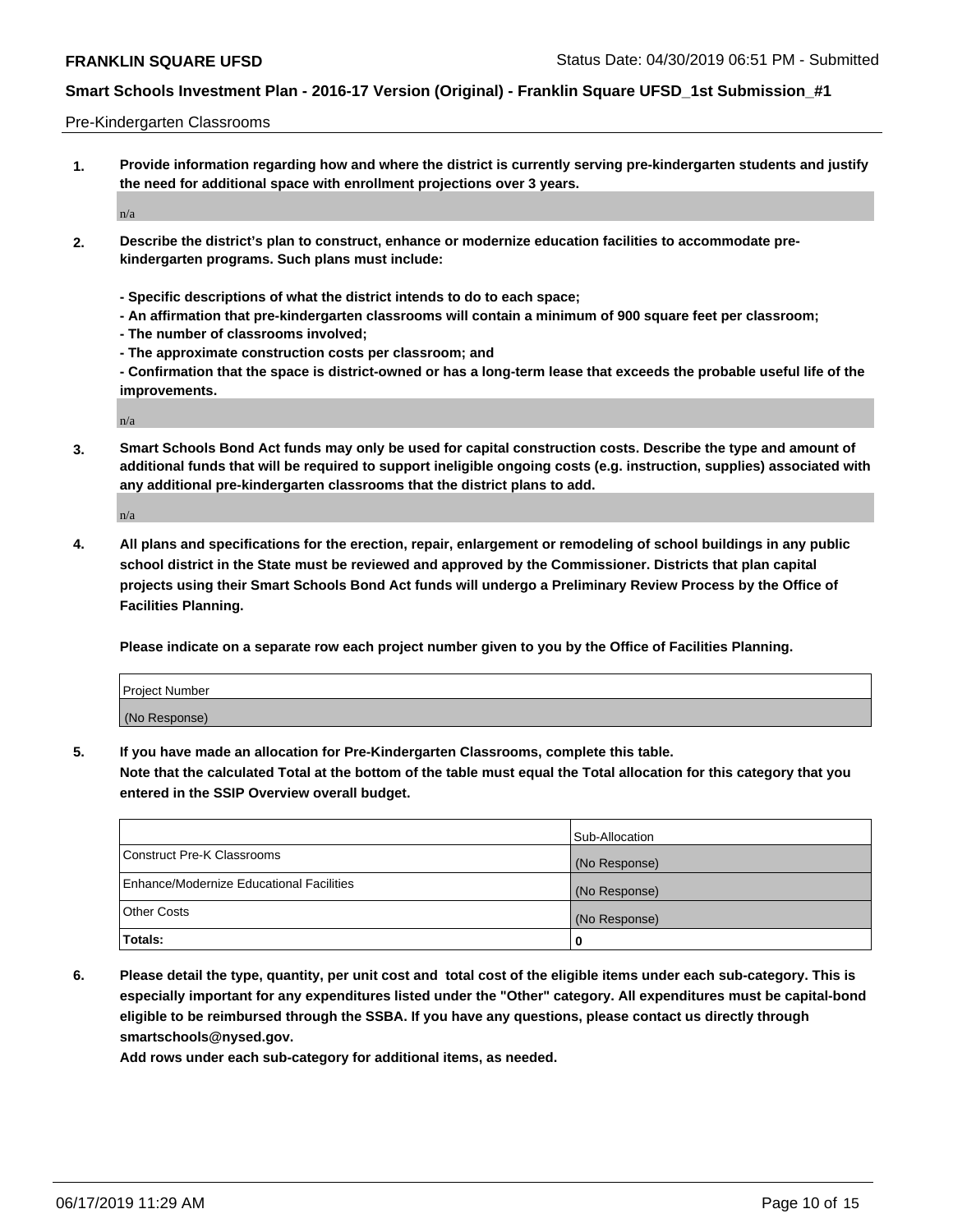Pre-Kindergarten Classrooms

| Select the allowable expenditure<br>type.      | Item to be purchased | Quantity      | Cost per Item | <b>Total Cost</b> |
|------------------------------------------------|----------------------|---------------|---------------|-------------------|
| Repeat to add another item under<br>each type. |                      |               |               |                   |
| (No Response)                                  | (No Response)        | (No Response) | (No Response) | (No Response)     |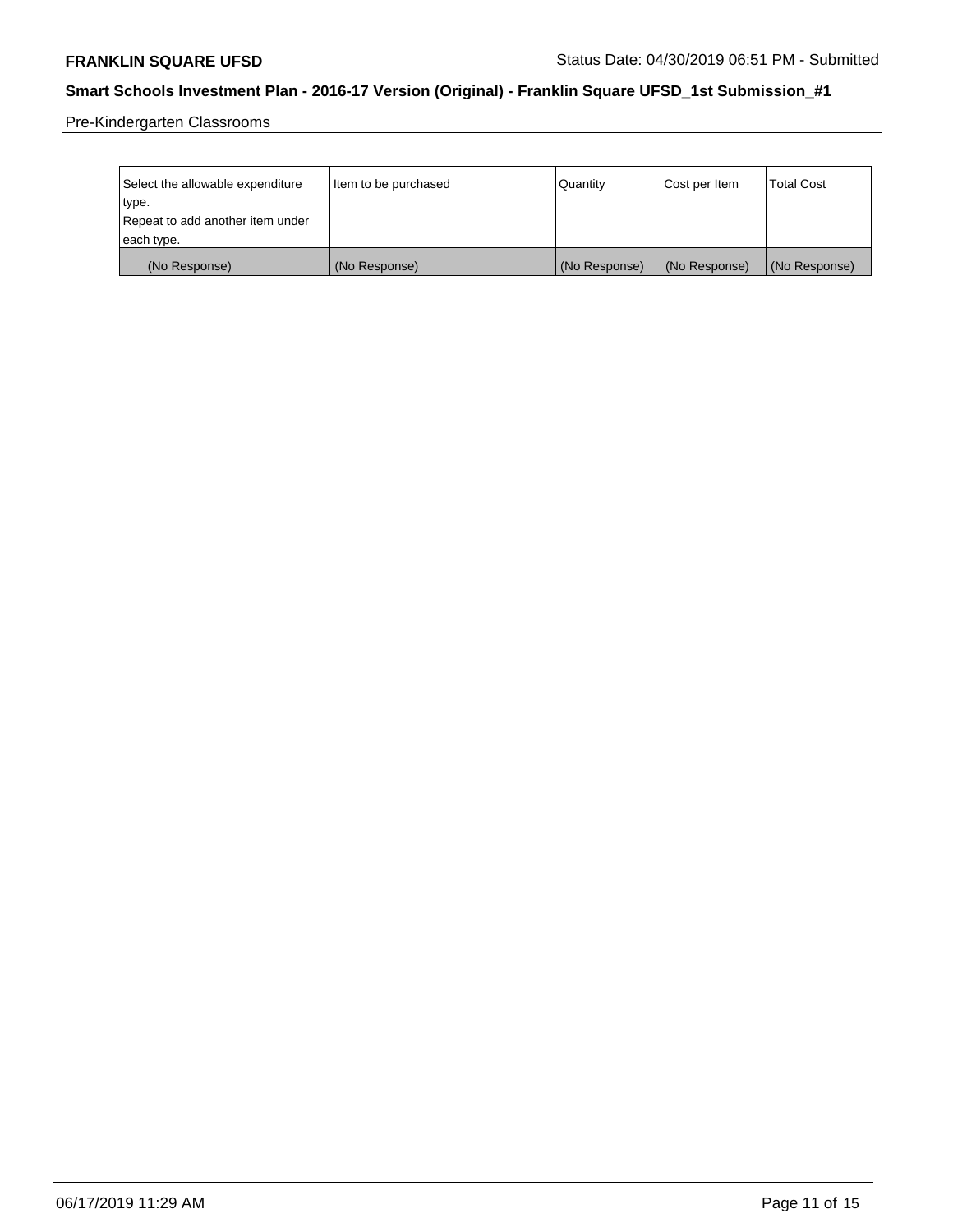Replace Transportable Classrooms

**1. Describe the district's plan to construct, enhance or modernize education facilities to provide high-quality instructional space by replacing transportable classrooms.**

n/a

**2. All plans and specifications for the erection, repair, enlargement or remodeling of school buildings in any public school district in the State must be reviewed and approved by the Commissioner. Districts that plan capital projects using their Smart Schools Bond Act funds will undergo a Preliminary Review Process by the Office of Facilities Planning.**

**Please indicate on a separate row each project number given to you by the Office of Facilities Planning.**

| Project Number |  |
|----------------|--|
|                |  |
| (No Response)  |  |

**3. For large projects that seek to blend Smart Schools Bond Act dollars with other funds, please note that Smart Schools Bond Act funds can be allocated on a pro rata basis depending on the number of new classrooms built that directly replace transportable classroom units.**

**If a district seeks to blend Smart Schools Bond Act dollars with other funds describe below what other funds are being used and what portion of the money will be Smart Schools Bond Act funds.**

n/a

**4. If you have made an allocation for Replace Transportable Classrooms, complete this table. Note that the calculated Total at the bottom of the table must equal the Total allocation for this category that you entered in the SSIP Overview overall budget.**

|                                                | Sub-Allocation |
|------------------------------------------------|----------------|
| Construct New Instructional Space              |                |
| Enhance/Modernize Existing Instructional Space |                |
| <b>Other Costs</b>                             |                |
| Totals:                                        | 0              |

**5. Please detail the type, quantity, per unit cost and total cost of the eligible items under each sub-category. This is especially important for any expenditures listed under the "Other" category. All expenditures must be capital-bond eligible to be reimbursed through the SSBA. If you have any questions, please contact us directly through smartschools@nysed.gov.**

| Select the allowable expenditure | Item to be purchased | Quantity      | Cost per Item | Total Cost    |
|----------------------------------|----------------------|---------------|---------------|---------------|
| type.                            |                      |               |               |               |
| Repeat to add another item under |                      |               |               |               |
| each type.                       |                      |               |               |               |
| (No Response)                    | (No Response)        | (No Response) | (No Response) | (No Response) |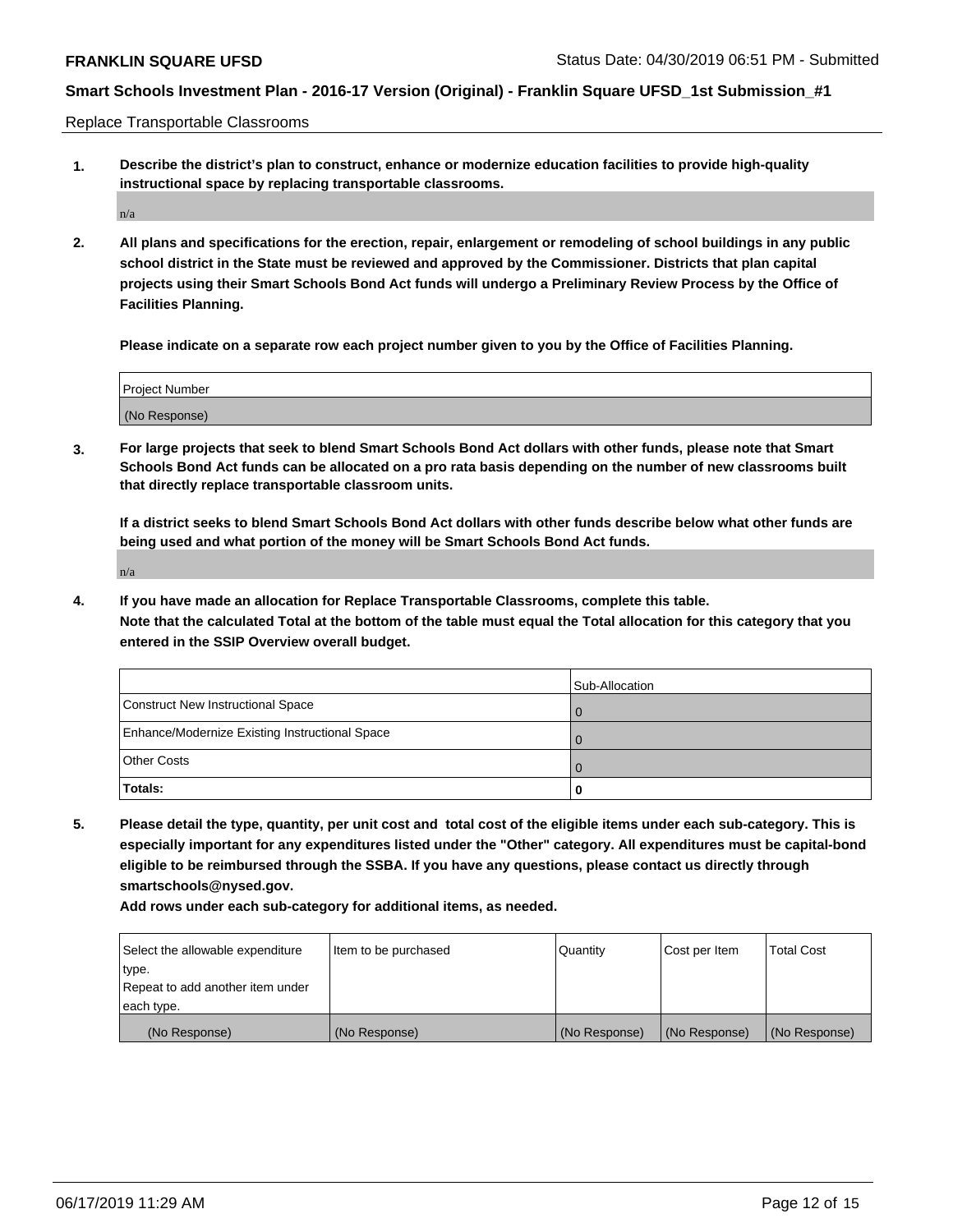High-Tech Security Features

**1. Describe how you intend to use Smart Schools Bond Act funds to install high-tech security features in school buildings and on school campuses.**

We will be replacing the doors and locksets on all instructional spaces to a more secure door, viewing window and lockset that allows the staff to lock down a classroom in a more efficient manner while still complying with fire code.

**2. All plans and specifications for the erection, repair, enlargement or remodeling of school buildings in any public school district in the State must be reviewed and approved by the Commissioner. Districts that plan capital projects using their Smart Schools Bond Act funds will undergo a Preliminary Review Process by the Office of Facilities Planning.** 

**Please indicate on a separate row each project number given to you by the Office of Facilities Planning.**

| Project Number       |  |
|----------------------|--|
| 28-02-17-02-7-999BA1 |  |
| (No Response)        |  |

**3. Was your project deemed eligible for streamlined Review?**

Yes

 $\hfill \square$  No

**3a. Districts with streamlined projects must certify that they have reviewed all installations with their licensed architect or engineer of record, and provide that person's name and license number. The licensed professional must review the products and proposed method of installation prior to implementation and review the work during and after completion in order to affirm that the work was code-compliant, if requested.**

By checking this box, you certify that the district has reviewed all installations with a licensed architect or engineer of record.

**4. Include the name and license number of the architect or engineer of record.**

| Name                        | License Number |
|-----------------------------|----------------|
| <b>Wiedersum Architects</b> | 43749          |

**5. If you have made an allocation for High-Tech Security Features, complete this table.**

**Note that the calculated Total at the bottom of the table must equal the Total allocation for this category that you entered in the SSIP Overview overall budget.**

|                                                      | Sub-Allocation |
|------------------------------------------------------|----------------|
| Capital-Intensive Security Project (Standard Review) | (No Response)  |
| <b>Electronic Security System</b>                    | (No Response)  |
| <b>Entry Control System</b>                          | (No Response)  |
| Approved Door Hardening Project                      | 714,148        |
| <b>Other Costs</b>                                   | (No Response)  |
| Totals:                                              | 714,148        |

**6. Please detail the type, quantity, per unit cost and total cost of the eligible items under each sub-category. This is especially important for any expenditures listed under the "Other" category. All expenditures must be capital-bond eligible to be reimbursed through the SSBA. If you have any questions, please contact us directly through smartschools@nysed.gov.**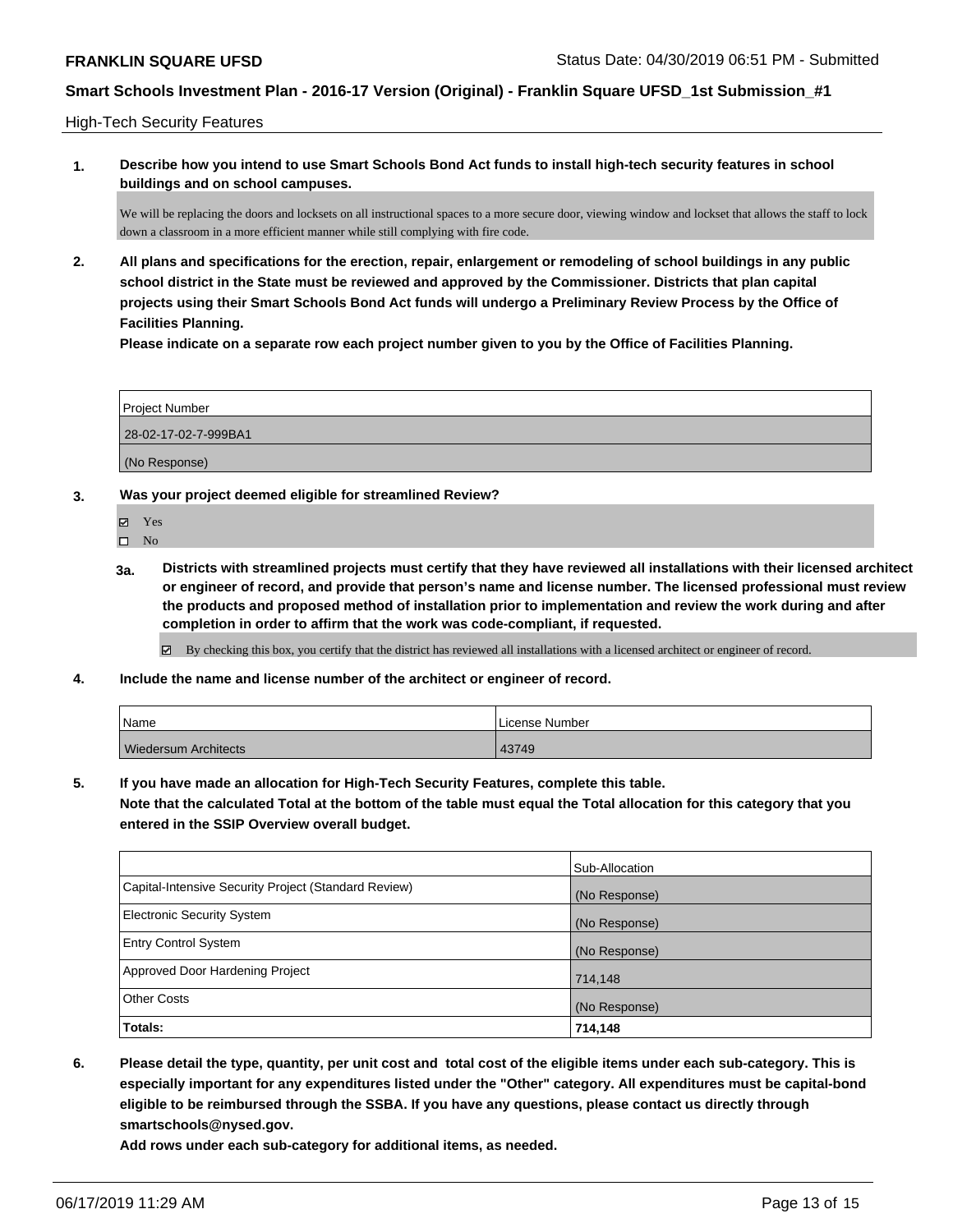High-Tech Security Features

| Select the allowable expenditure<br>type.      | Item to be purchased                         | Quantity | Cost per Item | <b>Total Cost</b> |
|------------------------------------------------|----------------------------------------------|----------|---------------|-------------------|
| Repeat to add another item under<br>each type. |                                              |          |               |                   |
| <b>Approved Door Hardening</b><br>Project      | <b>VT Industries Wood Doors</b>              | 300.00   | 500           | 150,000           |
| <b>Approved Door Hardening</b><br>Project      | Curries Model C16 gauge metal door<br>frames | 5.00     | 64            | 322               |
| <b>Approved Door Hardening</b><br>Project      | Hardware                                     | 300.00   | 1,350         | 405,000           |
| <b>Approved Door Hardening</b><br>Project      | Glass                                        | 300.00   | 139           | 41,702            |
| Approved Door Hardening<br>Project             | Labor hours                                  | 1.246.00 | 94            | 117,124           |